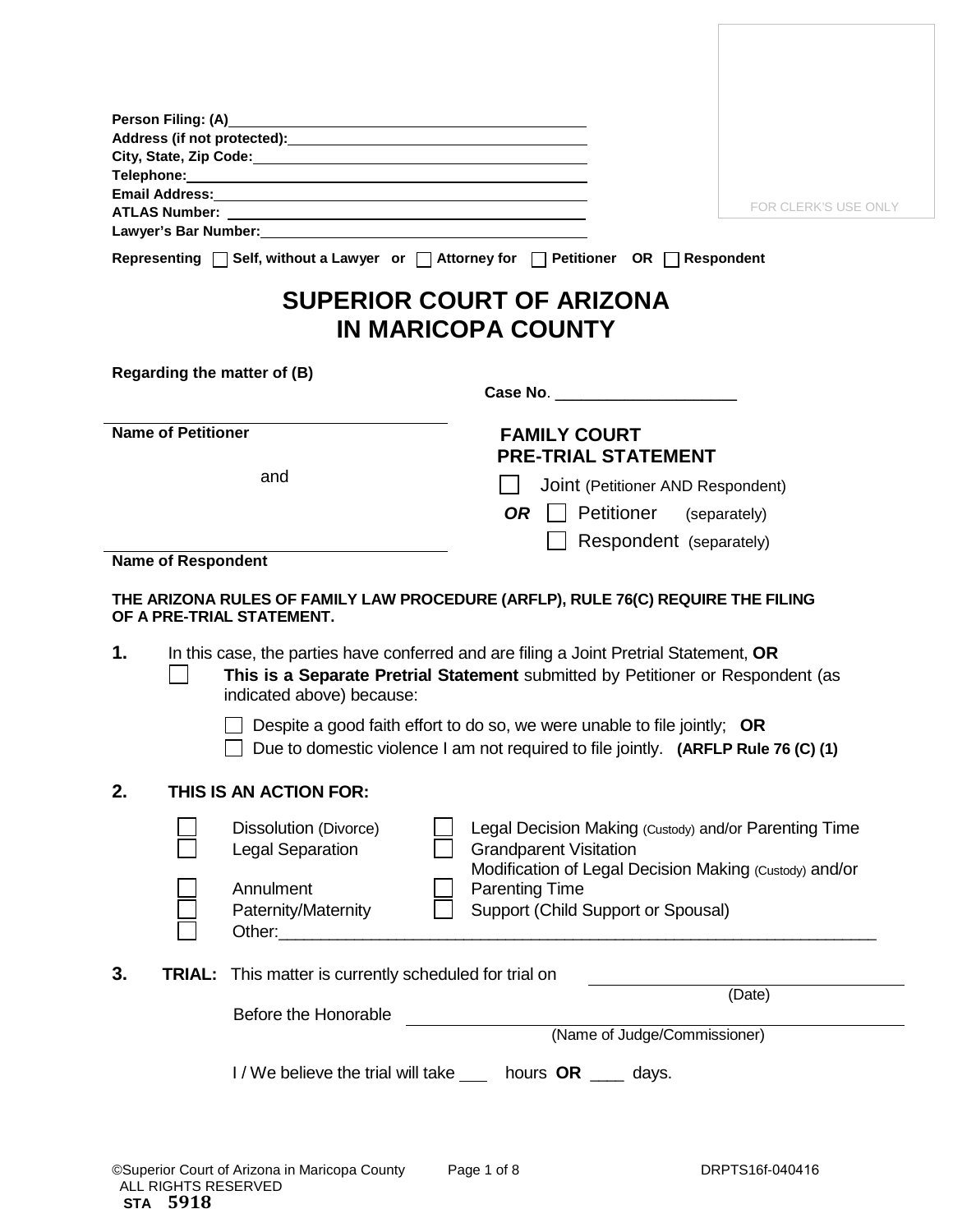Case No.

# **4. THE PARTIES IN THIS ACTION ARE:**

|                       | <b>Petitioner</b>         | <b>Respondent</b> |
|-----------------------|---------------------------|-------------------|
| <b>Name</b>           |                           |                   |
| <b>Street Address</b> |                           |                   |
| City, State           |                           |                   |
| Age                   |                           |                   |
| Employer              |                           |                   |
| Date of Marriage*     | City & State of Marriage* |                   |
|                       | (*if applicable)          | (*if applicable)  |

# **5. DATE OF SERVICE OF THE PETITION ON RESPONDENT:**

# **6. MINOR CHILDREN BORN TO OR ADOPTED BY THE PARTIES** (IF ANY)

|    | <b>Name</b> | Date of Birth | Age |
|----|-------------|---------------|-----|
| а. |             |               |     |
| b. |             |               |     |
| c. |             |               |     |
| a. |             |               |     |
| е. |             |               |     |

# **7. WITNESSES:** (CHECK ONE OR BOTH IF TRUE)

**PETITIONER RESPONDENT** has (have) listed the name, address, telephone number, and a brief description of the expected testimony, of all persons he or she intends to call as a witness on an attached Petitioner's or Respondent's Witness List, and has listed his or her objections to the other party's proposed witnesses.

# **8. EXHIBITS:** (CHECK ONE OR BOTH IF TRUE)

**PETITIONER RESPONDENT** has (have) listed and described in detail each and every Exhibit on an attached Petitioner's or Respondent's Exhibit List and his or her objections to the other party's proposed exhibits.

The following exhibits are filed with this Pretrial Statement if required by **Arizona Rules of Family Law Procedure, Rule 76(C)(2)\*:**

**Affidavit of Financial Information (AFI)** (**\***Required in all cases)

**Inventory of Property & Debt** (\*Required for divorce, legal separation, and annulment)

**Parent's Worksheet for Child Support** (\*Required if child support is involved)

# **9. STIPULATIONS AND ADMISSIONS. WE AGREE ON THE FOLLOWING:**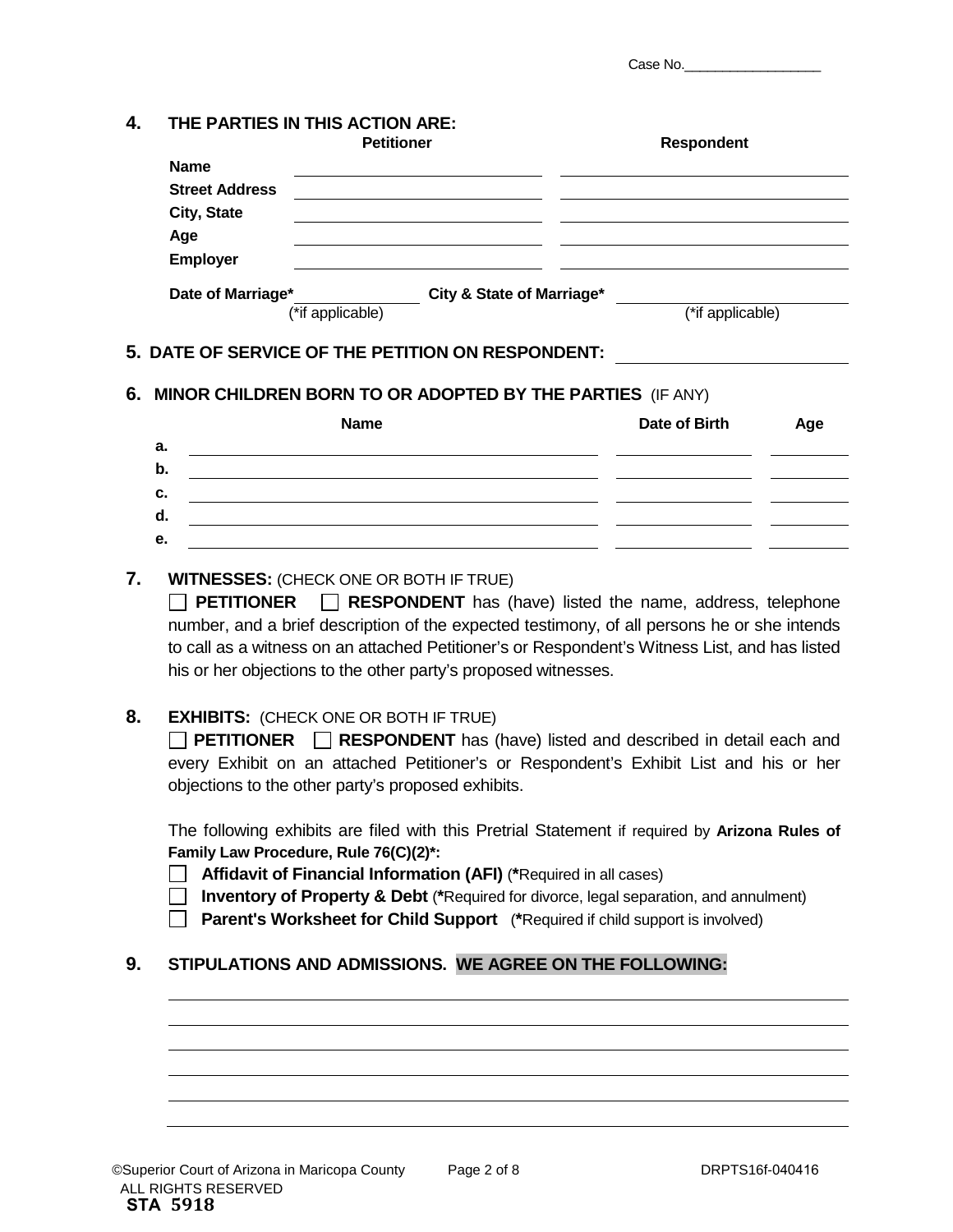- **10. UNCONTESTED FACTS.** The parties *agree* on the following material (relevant and important) **facts** ATTACHED, or below:
	- 1.
	- 2.
	- 3.
	- 4.

#### **11. DETAILED AND CONCISE STATEMENT OF CONTESTED ISSUES OF FACT AND/OR LAW**, below, or  $\Box$  ATTACHED.

| 2.  |  |
|-----|--|
| 3.  |  |
| 4.  |  |
| 5.  |  |
| 6.  |  |
| 7.  |  |
| 8.  |  |
| 9.  |  |
| 10. |  |

**12. PETITIONER'S DETAILED PROPOSAL FOR RESOLUTION OF CONTESTED ISSUES OF FACT AND LAW, below, or**  $\Box$  **ATTACHED.** 

### **13. RESPONDENT'S DETAILED PROPOSAL FOR RESOLUTION OF CONTESTED ISSUES OF FACT AND LAW, below, or ATTACHED.**

## **14. DISCOVERY AND DISCLOSURE.**

 $\Box$  All pretrial discovery and disclosure has been completed or will be completed by this date \_\_\_\_\_\_\_\_\_\_\_\_\_\_, and all answers to interrogatories (written questions submitted by one party to the other) are believed to be factual and correct as of the date of this Pretrial Statement.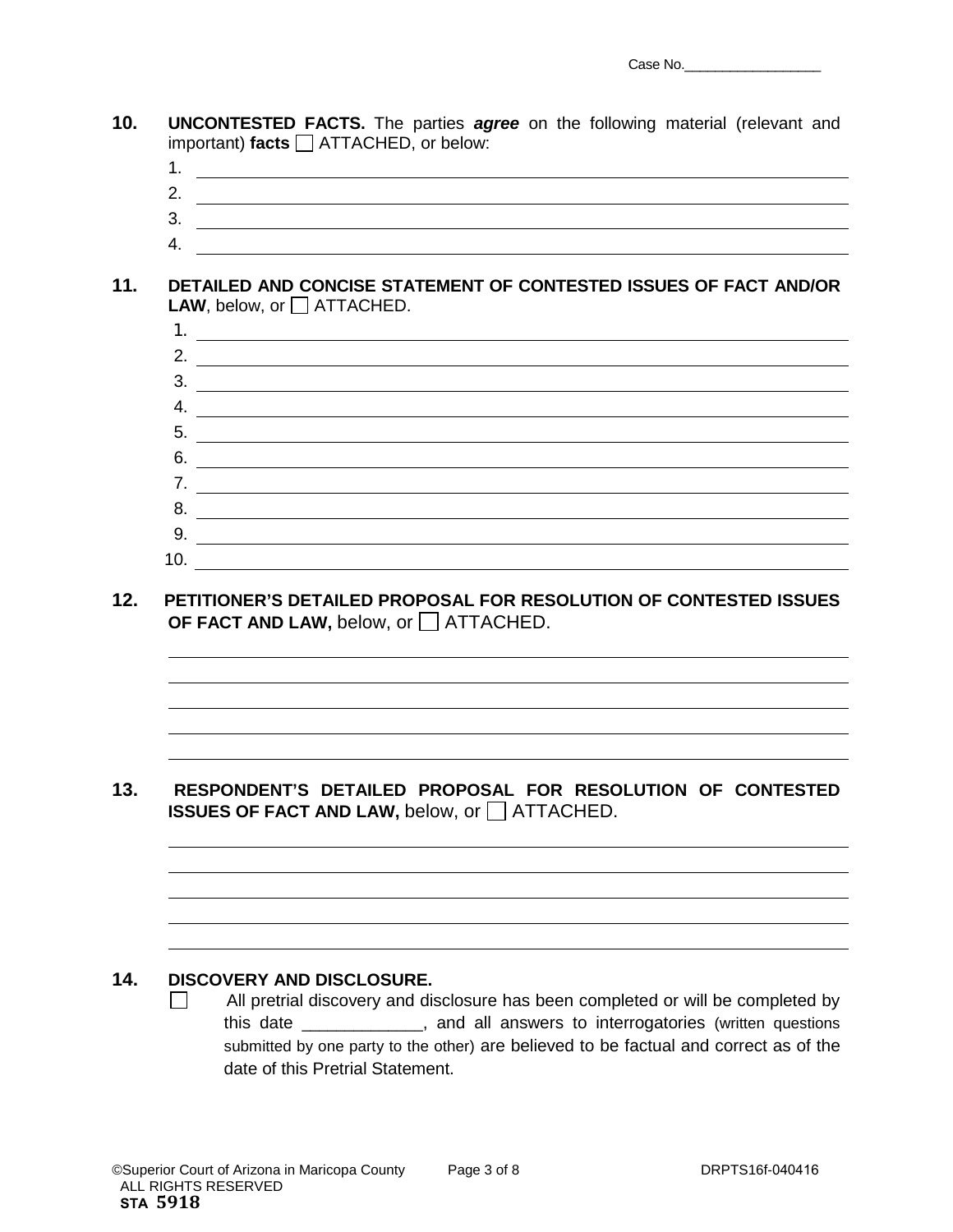| 15.                                                                    | <b>EXCHANGE OF INFORMATION.</b><br>I / We ("We", if filed jointly) state that each party has received a copy of the Pretrial<br>Statement and that each party has exchanged true and correct copies of all exhibits<br>and any written reports of experts included on the list of witnesses. |                                                                                                                                                                                                                                                                                                         |                            |                                                                                                                                                                                                                                           |  |  |  |
|------------------------------------------------------------------------|----------------------------------------------------------------------------------------------------------------------------------------------------------------------------------------------------------------------------------------------------------------------------------------------|---------------------------------------------------------------------------------------------------------------------------------------------------------------------------------------------------------------------------------------------------------------------------------------------------------|----------------------------|-------------------------------------------------------------------------------------------------------------------------------------------------------------------------------------------------------------------------------------------|--|--|--|
| 16.                                                                    |                                                                                                                                                                                                                                                                                              | <b>SETTLEMENT STATEMENT.</b><br>The parties have in good faith discussed settlement.<br>The Joint/Separate ADR Statement was filed on :<br>The parties have not discussed settlement because:                                                                                                           |                            |                                                                                                                                                                                                                                           |  |  |  |
| 17.                                                                    | as follows:                                                                                                                                                                                                                                                                                  | <b>VERBATIM RECORD.</b>                                                                                                                                                                                                                                                                                 |                            | I / We ("We", if filed jointly) certify that a verbatim record of the proceedings will be made                                                                                                                                            |  |  |  |
| 18.<br><b>Name</b><br><b>Address</b><br><b>Telephone</b><br><b>FAX</b> | TO:                                                                                                                                                                                                                                                                                          | <b>COPIES OF THIS PRETRIAL STATEMENT WERE MAILED OR DELIVERED:</b><br>$\Box$ Petitioner $\Box$ Respondent<br>$\Box$ Assigned Judicial Officer<br><b>Petitioner's Attorney</b><br><u> 1989 - Johann Stoff, deutscher Stoffen und der Stoffen und der Stoffen und der Stoffen und der Stoffen und der</u> | On this Date:              | By (How delivered?)<br>$\Box$ Mail $\Box$ Hand $\Box$ Fax<br>Mail Hand Fax<br>Mail $\Box$ Hand $\Box$ Fax<br><b>ATTORNEY INFORMATION AND SIGNATURE(S)</b> (if either party is represented by an attorney)<br><b>Respondent's Attorney</b> |  |  |  |
| E-mail<br><b>Dated</b>                                                 |                                                                                                                                                                                                                                                                                              | <b>Petitioner's Attorney Signature</b>                                                                                                                                                                                                                                                                  | <b>Dated</b>               | <b>Respondent's Attorney Signature</b>                                                                                                                                                                                                    |  |  |  |
|                                                                        |                                                                                                                                                                                                                                                                                              |                                                                                                                                                                                                                                                                                                         | <b>IF SELF-REPRESENTED</b> |                                                                                                                                                                                                                                           |  |  |  |
| <b>Name</b><br>Address*<br><b>Telephone</b>                            | * unless "protected"                                                                                                                                                                                                                                                                         | <b>Petitioner</b>                                                                                                                                                                                                                                                                                       |                            | <b>Respondent</b>                                                                                                                                                                                                                         |  |  |  |
| Dated                                                                  |                                                                                                                                                                                                                                                                                              |                                                                                                                                                                                                                                                                                                         |                            |                                                                                                                                                                                                                                           |  |  |  |
|                                                                        |                                                                                                                                                                                                                                                                                              | Petitioner's Signature                                                                                                                                                                                                                                                                                  | Dated                      | Respondent's Signature                                                                                                                                                                                                                    |  |  |  |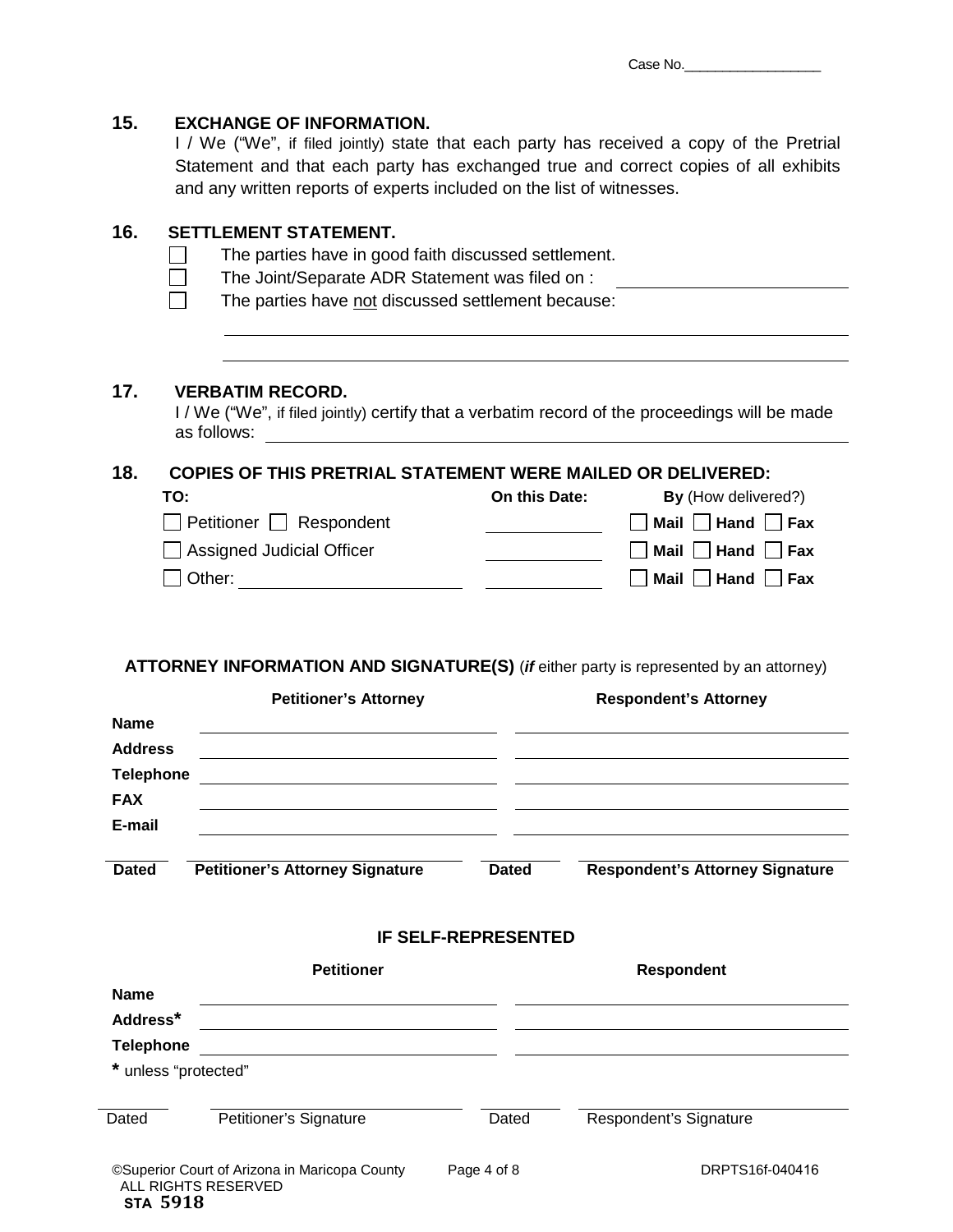| Case No. |  |  |
|----------|--|--|
|          |  |  |

# **PETITIONER'S EXHIBITS**

(Do **NOT** file with, **OR** attach your exhibits to, this document.)

#### **PETITIONER'S PROPOSED EXHIBITS:**

| 1.  |  |
|-----|--|
| 2.  |  |
| 3.  |  |
| 4.  |  |
| 5.  |  |
| 6.  |  |
| 7.  |  |
| 8.  |  |
| 9.  |  |
| 10. |  |
| 11. |  |
| 12. |  |

# **PETITIONER** *OBJECTS TO* **THE FOLLOWING PROPOSED EXHIBITS OF THE RESPONDENT:**

| Respondent's          |           | My objection is:                                                                                |
|-----------------------|-----------|-------------------------------------------------------------------------------------------------|
| <b>Exhibit Number</b> | Objection |                                                                                                 |
| <b>Exhibit Number</b> | Objection |                                                                                                 |
| <b>Exhibit Number</b> | Objection |                                                                                                 |
| <b>Exhibit Number</b> | Objection | the contract of the contract of the contract of the contract of the contract of the contract of |
| <b>Exhibit Number</b> | Objection |                                                                                                 |
| <b>Exhibit Number</b> | Objection |                                                                                                 |
| <b>Exhibit Number</b> | Objection |                                                                                                 |
| <b>Exhibit Number</b> | Objection |                                                                                                 |
| <b>Exhibit Number</b> | Objection |                                                                                                 |
| <b>Exhibit Number</b> | Objection |                                                                                                 |
| <b>Exhibit Number</b> | Objection |                                                                                                 |
| <b>Exhibit Number</b> | Objection |                                                                                                 |

 The petitioner stipulates that any of Respondent's Exhibits not specifically objected to above may be admitted.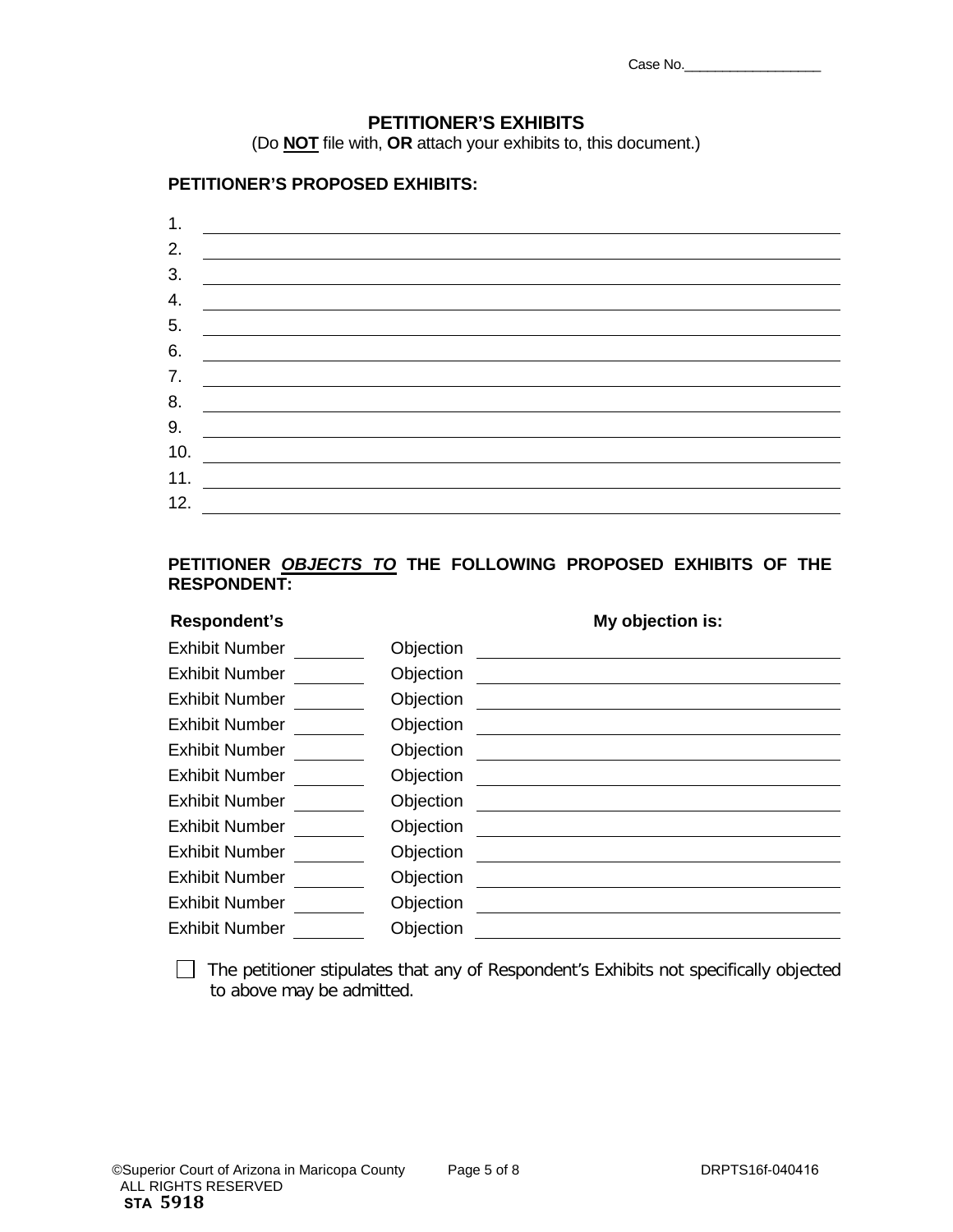| Case No. |  |  |
|----------|--|--|
|          |  |  |

# **RESPONDENT'S EXHIBITS**

(Do **NOT** file with, **OR** attach your exhibits to, this document.)

#### **RESPONDENT'S PROPOSED EXHIBITS:**

# **RESPONDENT OBJECTS TO THE FOLLOWING PROPOSED EXHIBITS OF** *THE PETITIONER***:**

# **Petitioner's My objection is:**

| <b>Exhibit Number</b> | Objection |
|-----------------------|-----------|
| <b>Exhibit Number</b> | Objection |
| <b>Exhibit Number</b> | Objection |
| <b>Exhibit Number</b> | Objection |
| <b>Exhibit Number</b> | Objection |
| <b>Exhibit Number</b> | Objection |
| <b>Exhibit Number</b> | Objection |
| <b>Exhibit Number</b> | Objection |
| <b>Exhibit Number</b> | Objection |
| <b>Exhibit Number</b> | Objection |
| <b>Exhibit Number</b> | Objection |
| <b>Exhibit Number</b> | Objection |

The respondent stipulates that any of Petitioner's Exhibits not specifically objected to above may be admitted.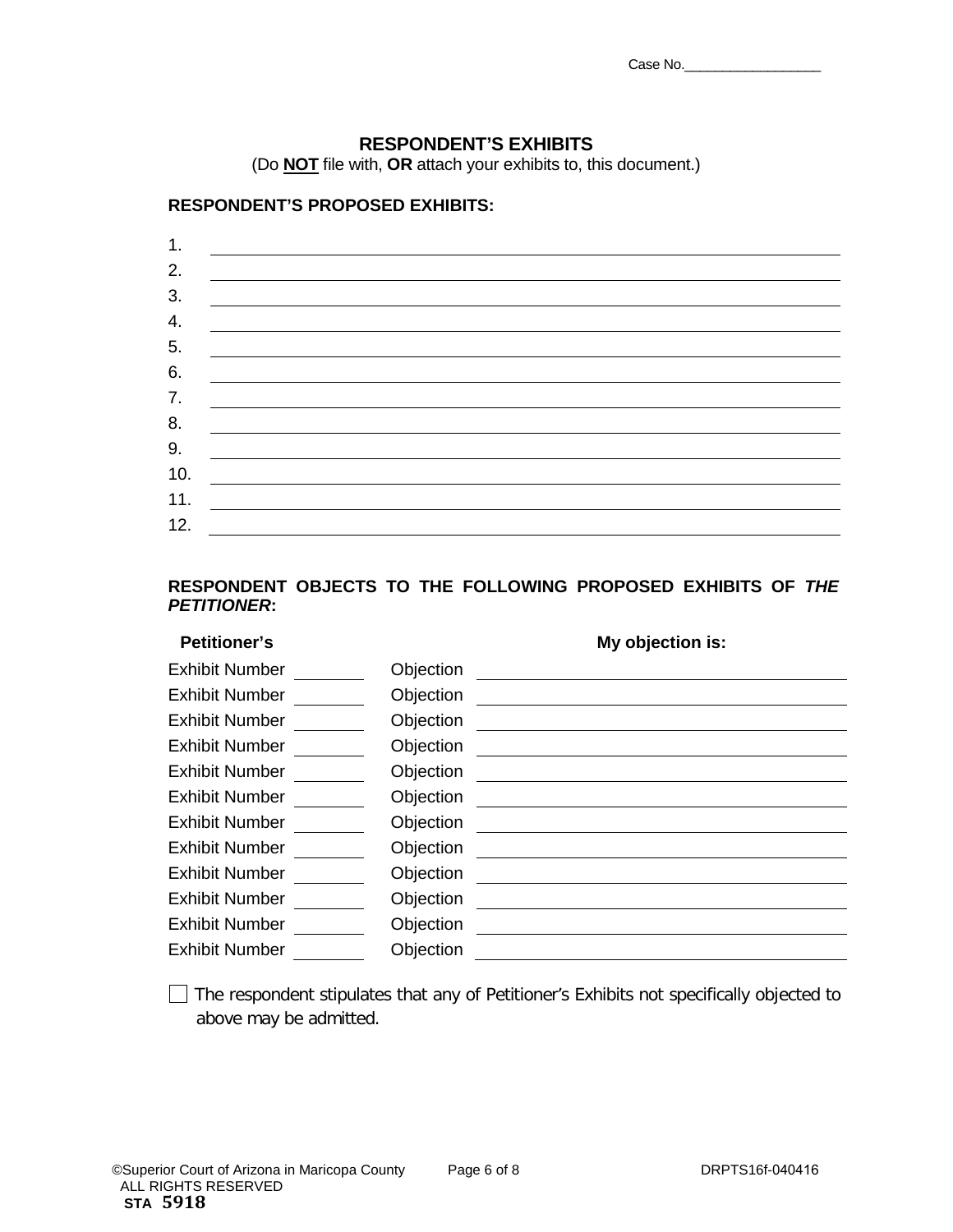# **PETITIONER'S WITNESSES**

| <b>Witness</b>       |     |         |  |
|----------------------|-----|---------|--|
| <b>Name</b>          |     |         |  |
| <b>Address</b>       |     |         |  |
| <b>Telephone No.</b> |     |         |  |
|                      | Day | Evening |  |
| <b>Name</b>          |     |         |  |
| <b>Address</b>       |     |         |  |
| <b>Telephone No.</b> |     |         |  |
|                      | Day | Evening |  |
| <b>Name</b>          |     |         |  |
| <b>Address</b>       |     |         |  |
| <b>Telephone No.</b> |     |         |  |
|                      | Day | Evening |  |
| <b>Name</b>          |     |         |  |
| <b>Address</b>       |     |         |  |
| <b>Telephone No.</b> |     |         |  |
|                      | Day | Evening |  |
| <b>Name</b>          |     |         |  |
| <b>Address</b>       |     |         |  |
| <b>Telephone No.</b> |     |         |  |
|                      | Day | Evening |  |
| <b>Name</b>          |     |         |  |
| <b>Address</b>       |     |         |  |
| <b>Telephone No.</b> |     |         |  |
|                      | Day | Evening |  |
| <b>Name</b>          |     |         |  |
| <b>Address</b>       |     |         |  |
| <b>Telephone No.</b> |     |         |  |
|                      | Day | Evening |  |